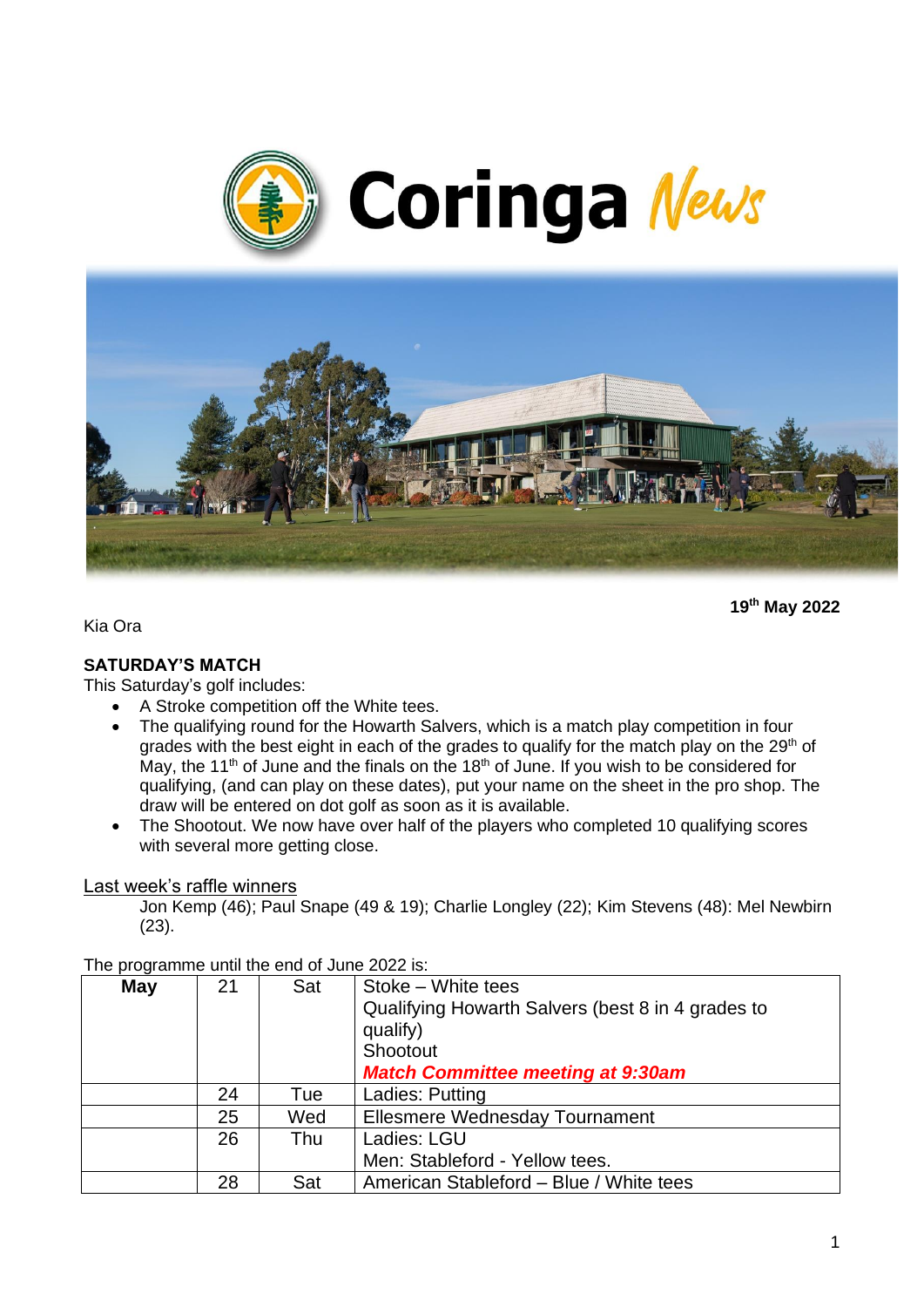|      |                |             | 1 <sup>st</sup> round Matchplay Howarth Salvers - (White tees on                      |  |
|------|----------------|-------------|---------------------------------------------------------------------------------------|--|
|      |                |             | handicap).                                                                            |  |
|      |                |             | Shootout                                                                              |  |
|      | 31             | Tue         | Ladies: Stableford                                                                    |  |
| June | 1              | Wed         | Lone Star Group WATERING TOURNAMENT                                                   |  |
|      |                |             | Stableford - White Tees.                                                              |  |
|      |                |             | 10.30 am start; (\$15 entry fee.).                                                    |  |
|      | $\overline{2}$ | Thu         | Ladies: Betty McBirdie                                                                |  |
|      |                |             | Men: Stroke - Jerry Attick Trophy - Yellow tees.                                      |  |
|      | $\overline{4}$ | Sat         | <b>Queen's Birthday Weekend</b>                                                       |  |
|      |                |             | Stroke - Black/ White tees                                                            |  |
|      |                |             | Winter ringers $-1st$ round.                                                          |  |
|      | $\overline{7}$ | Tue         | Ladies: Val Sutherland                                                                |  |
|      | 8              | Wed         | <b>Templeton Wednesday Tournament</b>                                                 |  |
|      | 9              | Thu         | Ladies: Stableford Trophy                                                             |  |
|      |                |             | Men: Stableford - White tees                                                          |  |
|      | 11             | Sat         | 4BBB Stableford - White tees                                                          |  |
|      |                |             | Random Drawn fours after 10.30 am.                                                    |  |
|      |                |             | Semi-finals Howarth Salvers - (White tees on handicap).                               |  |
|      |                |             | Shootout                                                                              |  |
|      |                |             | Winter ringers.                                                                       |  |
|      | 14             | Tue         | Ladies: Putting                                                                       |  |
|      | 15             | Wed         | WEDNESDAY TOURNAMENT - Stableford - White                                             |  |
|      |                |             | <b>Tees</b>                                                                           |  |
|      |                |             | - 11 am start; \$10 entry fee.                                                        |  |
|      | 16             | Thu         | Ladies: LGU / LD                                                                      |  |
|      |                |             | Men: Par - Yellow tees                                                                |  |
|      | 18             | Sat         | Stableford - Blue / Silver tees [1 <sup>st</sup> Interclub Trial]                     |  |
|      |                |             | Shootout                                                                              |  |
|      |                |             | Finals Howarth Salvers - (Silver tees on handicap).                                   |  |
|      |                |             | Winter ringers.                                                                       |  |
|      | 21             | Tue         | Ladies: Best nett Trophy                                                              |  |
|      | 22             | Wed         | <b>Ellesmere Watering Tournament</b>                                                  |  |
|      | 23             | Thu         | Ladies: Stableford                                                                    |  |
|      |                |             | Men: Stableford - Yellow tees                                                         |  |
|      | 25             | Sat         | Irish Stableford - Black / Silver tees. [2 <sup>nd</sup> interclub Trial]<br>Shootout |  |
|      |                |             | Winter ringers.                                                                       |  |
|      | 28             | <b>Tues</b> | Ladies: Stableford                                                                    |  |
|      | 29             | Wed         | WEDNESDAY TOURNAMENT - Stableford - Silver                                            |  |
|      |                |             | <b>Tees</b>                                                                           |  |
|      |                |             | - 11 am start; \$10 entry fee.                                                        |  |
|      | 30             | Thu         | Ladies: Fun Game                                                                      |  |
|      |                |             | Men: American Stableford - Yellow tees                                                |  |
|      |                |             |                                                                                       |  |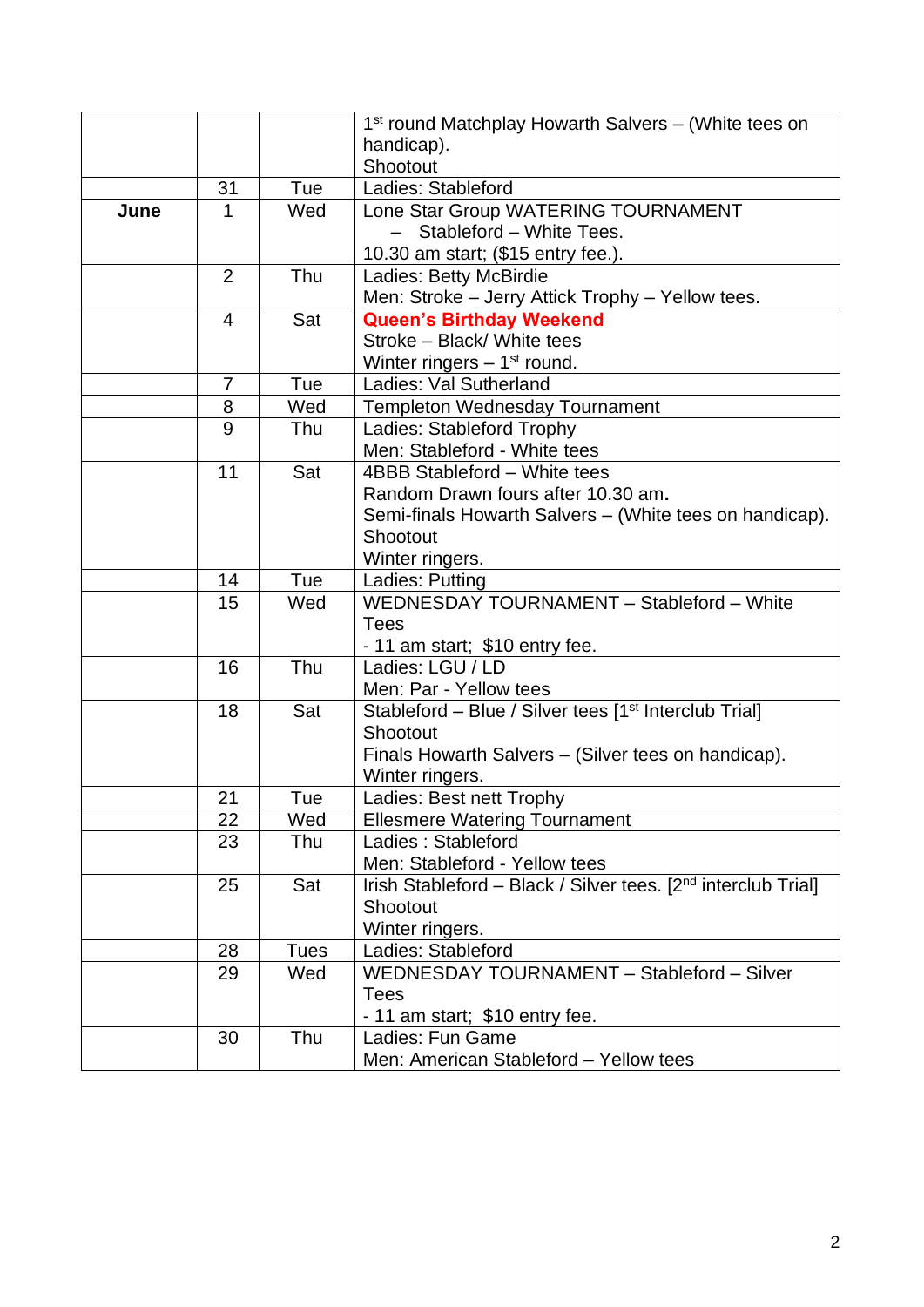# **INTERCLUB**

#### **Blank Cup Trial Programme**

John Rademakers has again offered to manage this year's trial for the Blank Cup side. There are several new low handicap golfers playing, so please contact John Rademakers, or the pro shop (see below). We would love to see you involved.

The trial process, depending on weather and course conditions, will be the average 0f five (of six possible rounds) scheduled rounds between 18th June and 23rd July.

Trial Format - Six dates are available to put in a minimum of five scores. Anyone who chooses to play all six rounds - their scores will be averaged over their six rounds.

| Sat 18th June | <b>Blue Tees</b>  |
|---------------|-------------------|
| Sat 25th June | <b>Black Tees</b> |
| Sat 2nd July  | <b>Blue Tees</b>  |
| Sat 9th July  | <b>Black Tees</b> |
| Sat 16th July | <b>Blue Tees</b>  |
| Sat 23rd July | <b>Blue Tees</b>  |
| Sun 24th July | Team announced    |

Sun 31st July - Practice round at Christchurch GC (might be against Christchurch GC Blank Team) TBC

1st Blank Interclub match scheduled for Sunday 7th August 2022 at Christchurch GC.

### Trial Format:

1. Automatic selection awarded to the first 6 past the post.

2. Selector reserves the right to exercise 2 'Selector's choices' for the remaining 2 spots

3. Anyone who withdraws prior to completing a full trial round due to poor play will receive a score of 99!

4. Trialists are expected to team up so they may score each other's cards. Otherwise, election of a Non-Trialist scorer subject to selector's prior approval.

5. No Gimmee Putts, as the Trial forms part of the Saturday competition. Two stroke penalty for those in breach.

#### **Players wishing to participate are to notify Pro shop or John Rademakers at [john.rademakers@xtra.co.nz](mailto:john.rademakers@xtra.co.nz) or Ph 027 2237705 by 11th June 2022.**

John Rademakers

## **EAGLES RAFFLE**

On behalf of the Eagles Golfing Society and the Junior Golfers of N.Z. we would like to thank you the Coringa Members for their generous support of our Annual Raffle.

The proceeds from this Raffle enable us to give three young Golfers from the Fifteen Golfing Provinces around New Zealand an all-expenses paid trip to the Eagles National U 17 Tournament which is being held this year at the Mangawhai Golf Course north of Auckland. A qualifying Tournament to select the 3 Canterbury players will be held at Waimairi Golf Course on the 18th July. Please encourage your U17 Juniors to enter this tournament Thanks again Max and Gavin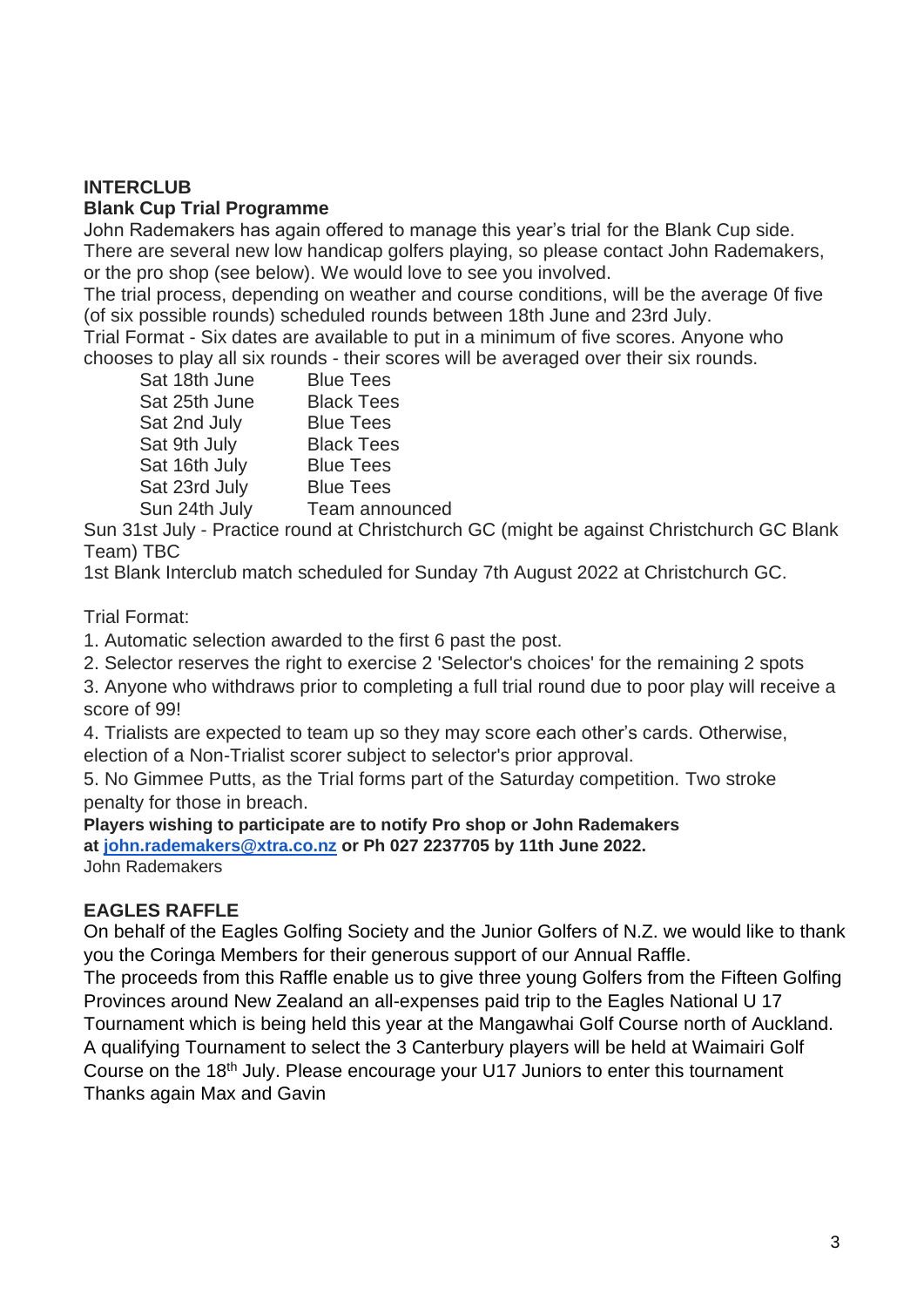# **CLUB NEWS**

#### **New Members**

We welcome the following three new members who have joined since the last newsletter Andrew Allan Richard Maguire Rik Rogers

Do not hesitate to ask from the pro shop or any of the members how the club functions and the different competitions we run throughout the week.

## **COURSE NEWS**

#### **14th Green**

I know a lot if you are asking "What is this black, slimy stuff on our 14<sup>th</sup> green? It is called **Nostoc/Alae Slime** or sometimes known as Witches butter or star slime. Nostoc does not grow on the grass but inhabits any bare/thin areas. To grow, it relies on warmth, moisture, low air movement, some sunlight, often on compacted soils and shaded surroundings. There are two most common ways to get rid of it - physical control and chemical control (last resort)

We will use the method of physical first, which will mean trying to dry the green out by mini tinning and top dressing. In the meantime, while we wait for our coring equipment to arrive (not long now!) we will monitor the area and if need be, squeegee the green to keep it dry and playable. If the area gets really bad, we will have no choice but to close the green for the day and spray it, this will be last resort, chemical control.

#### Rohan

PS the Board have also asked ECAN's about cutting down the trees around the 14<sup>th</sup> green and fairway but have been told it will be a few years before its economical to do this.

## **THE RYAN FOX REPORT**

Another great tournament for Ryan finishing 2nd equal at the Soudal Open in Belgium. Ryan had rounds of 68, 68, 66 and 71 and was the leader going into the final round, and in fact leading by 3 shots midway through that fourth round. A battle with England's' Sam Horsfield resulted in Horsfield winning by 2 shots. Ryan in his text to Coringa members said, *"It was great to be in contention again it was a very tight last round, I'm now looking forward to the PGA".* Ryan is now 90th in the world rankings and goes into the US PGA with a lot of confidence. The strongest international field in golf will return to Southern Hills Country Club in Tulsa, Oklahoma for the 104th PGA Championship. Consistently recognized as one of the top 100 golf courses in the world, the



Championship Course at Southern Hills Country Club was originally designed by Perry Maxwell and opened for play in 1936

Phil Olsen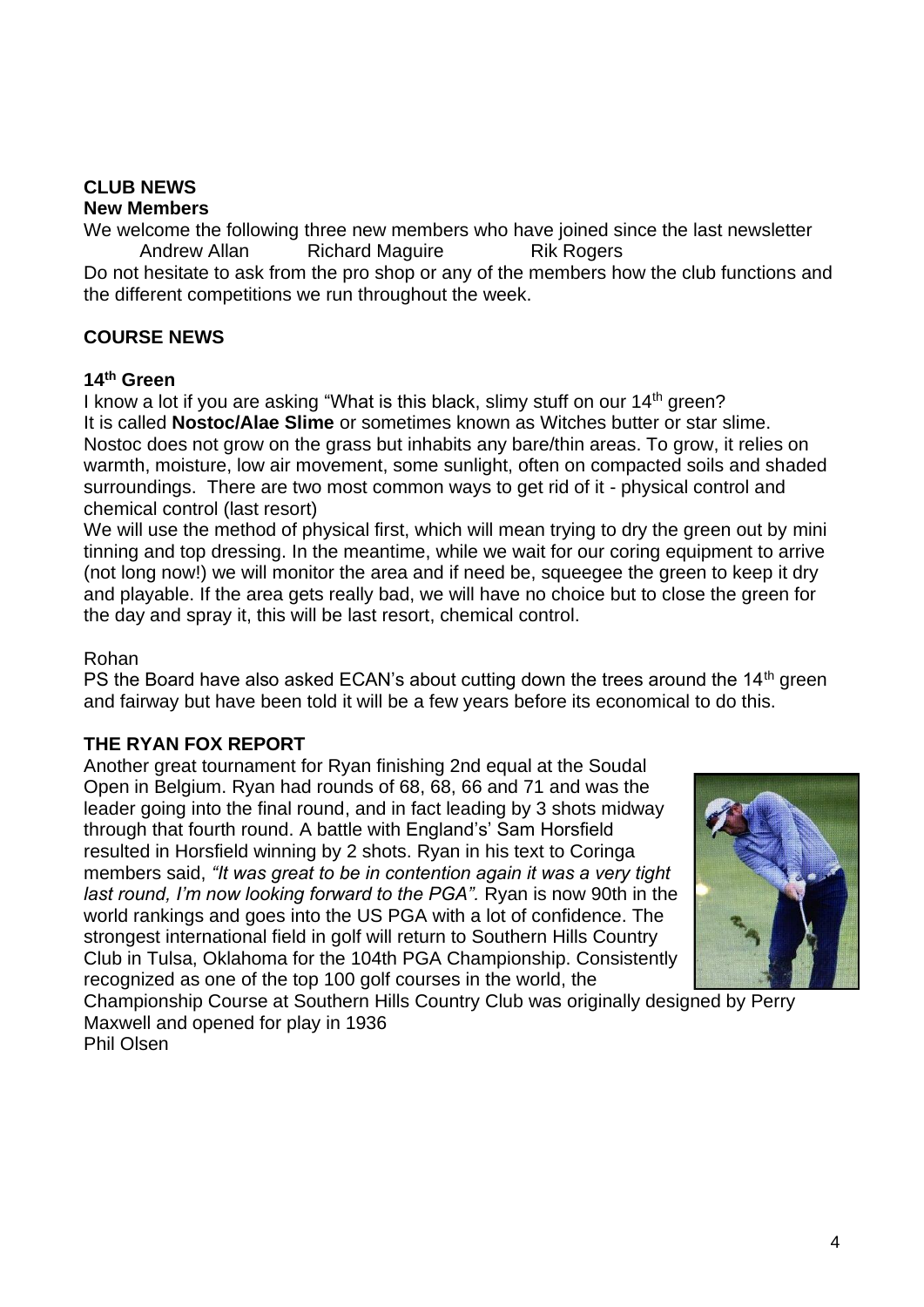#### **MEN'S REPORT**

This Saturday, the 21<sup>st</sup> of May, is a Stroke round off the White tees for men and women off the Yellow tee blocks. Remember, Saturday is also qualifying for the Howarth Salvers which is a match play competition over three Saturdays, the  $28<sup>th</sup>$  of May and the 11<sup>th</sup> and 18<sup>th</sup> of June.

Last year we were able to have four divisions playing after 10 am on each Saturday. It's a good chance for people to play with different members of the club in a competitive setting. If you wish to enter, please write your name down and QUALIFYING SCORE on the sheet provided in the Pro Shop. If someone writes their name down as being interested but forgets to put their qualifying score down then, I will not be looking up scores and you will not qualify. Please make it simple and write your score down to prevent disappointment. I hopefully will have the draw in Dot golf on Monday and those not qualifying can then book their Saturday games from there.

Last Saturday, the 14<sup>th</sup> of May, was a Russian roulette competition off the Blue tees for men and women off the Yellow tees. It was great to see 37 pairs entering the competition with the winning pair Lex Halford and Greg Carr scoring 82 from Jonny McKay and Mel Newburn on 80. Poor Mel had another good round on Saturday and her handicap has been halved. Golf can be such a cruel game at times. A once time regular winner John Gaw finally found some of his old mojo and picked up \$100 for the Jackpot regular winners Allan McLelland, Mel and Spencer Wicks picked up the birdie hole number 11. Spencer also picked up the gross prize with a good round of 74. Great scoring everyone! The full results are available on the website.

On Wednesday I played with John Rademakers, and he shot 70 off the stick and played so well. He demonstrated that the course can be tamed with accurate golf and good putting! Well done again Dutchy!

Anyhow, let's get down to the important news of the week.

I heard that "Two shots" Cottrell was playing the back nine with echoes from ammunition being blasted off from the range down the road. Then there was another blast that could also have been mistaken as a gun blast except for the three witnesses who heard and saw differently. The source to the information was not certain what 2shots game plan was however his yellow ball was seen traveling at huge force dangerously towards the pump house on Number 16! For a split second it looked like he was going to get through the narrow gap between the pump house and the corner tree. Then BANG (louder than the gun range bullet) and 2shots hit the tin roof! Thankfully, if it had hit the concrete it would have last been seen traveling past the 12th green. Let's just say, it took a while for the three to gather some composure!!! The Golf Gods obviously thought "Two Shots" had been through enough that he managed to have a clear shot at the green for his third.

Lastly, some of you may have read of my great birdie on number 11 last week. The Golfing Gods obviously wanted to even up the score on my previous good fortune! I tried to hit a straight drive but pulled it to the left and into the longish grass just short of the two small pines. I tried to hit a draw around or under the small pines and onto the fairway! I hit the pine and the ball goes left again. I'm still in the rough but you know I think I can hit a nice 8 iron draw around the deciduous tree and near or on to the green! A nice connection, but it drew a bit too early and hit one of the main branches with such force it sounded like 'the sound of one of those Lance Cairns sixes at Sydney many years ago with 'Excalibur. Backward it travelled 30 plus metres. I suddenly hear it hitting the left-hand pines behind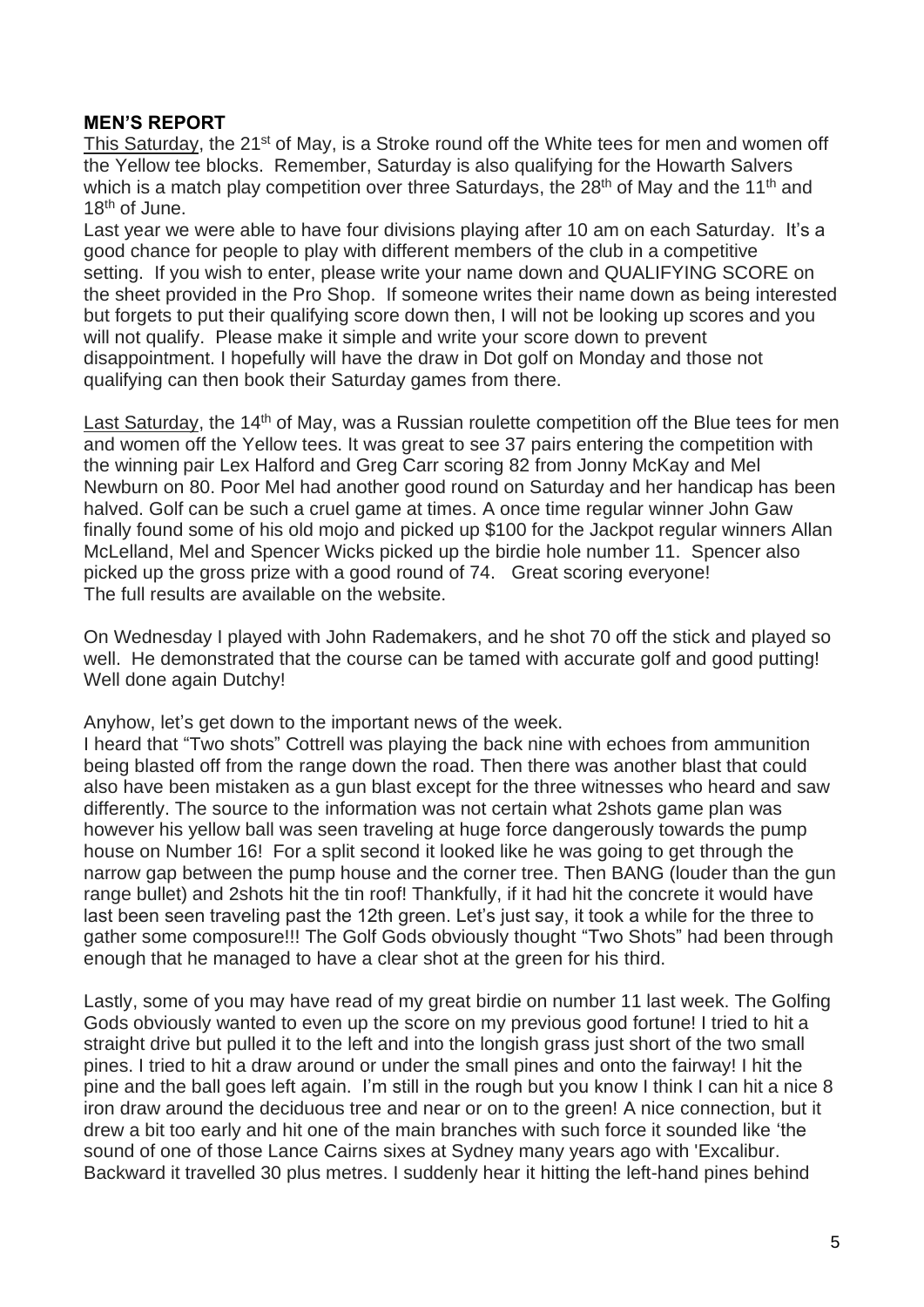me. Bang, bang, it's coming down and then into the second pine under which I am standing. More banging before coming down out of the tree, and a harder 'plastic' bang, as it hits the plastic cover on my golf cart. By this time my hands were covering my head as I had no idea where my ball was coming from. The ball eventually landed in my 8-iron hole in my golf bag. Pew lucky to be alive and laughter from the three I'm playing with! In the clubrooms the story was shared, and no one showed any concern for me! The funny thing was the only questions asked of me, were like "what did you do with the ball", "did the ball touch any clubs on the way down from the tree as that a shot per club", and "what score did you take?" Someone even said "I should have hit the ball were it finished"!. I replied I took relief as it was a man-made object and a free drop" Anyhow I wrote down a seven which when multiplied by my partner Andrew Puddy's score was still zero in the team event. Yes, and another week's match lost! I want to thank those people for the concerns about my near-death experience!

### Canterbury Eagles Club:

Gavin Paterson and Max Milesi were out at the club last Saturday to sell the Canterbury Eagles fund raising raffles to Saturday players. The funds raised are used to support junior golfers in Canterbury.

Thanks very much Gavin and Max for your long term support of the Eagles organisation.

#### Upcoming events

| 21 May         | Howarth Salvers' Qualifying |                                                            |  |
|----------------|-----------------------------|------------------------------------------------------------|--|
| 28 May         |                             | First round of 'Howarth Salvers' match play in divisions.  |  |
| Sunday 12 June |                             | Mens 'Champion of Champions' is timetabled for at Waimairi |  |
|                | Beach.                      |                                                            |  |
|                | Senior rep                  | Rohan Ware                                                 |  |
|                | Intermediate rep            | Albert Yee                                                 |  |
|                | Junior rep:                 | Chris Choie. (Losing finalist)                             |  |

#### Closest to the Pin

Weekly Hancock's Wine and Beer Merchants

#### Match Committee

The match committee will meet on Saturday, the 21<sup>st</sup> of May, at 9.30 a.m. to discuss our upcoming winter programme, other matters, and to have a discussion with the board on where the Match Committee goals fit within the five-year Business Plan of the club. I have booked three tee times for the match committee members, board members or club members attending the meeting and who wish play together afterwards.

#### Membership Welfare

If any member knows of a member who has a health issue or need a bit of help please let me know!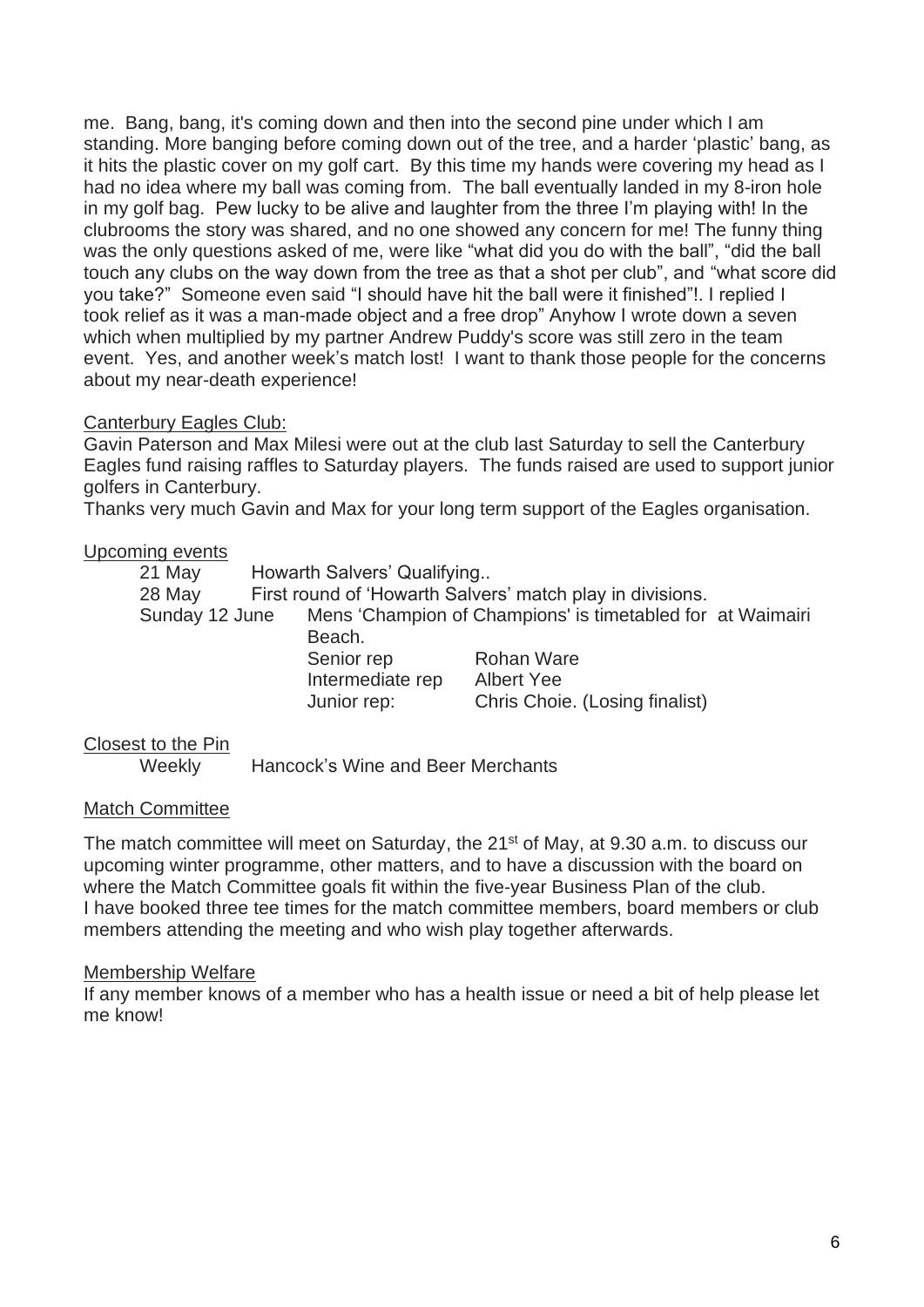## **Comment**

Isn't it great to hear those stories of misadventure in and around our club with people sharing their stories! I'm a bit sick of me being the centre of attention so would love to hear other stories particularly from the Saturday morning and Thursday groups. I will always keep that Journo attitude to protect my source of information. I heard the Trainee Boss (Alan Smith) and the real Boss (Russell McGregor) of the Tuesday Boys, had a difference of opinion on construction matters this Tuesday. Russell wanted the metre holes to be concreted all the way, but Smithy thought it was excessive cement use and not wise use of the Board's money! Smithy is known to all the Tuesday boys as Malcolm's secret informant on progress, issues and potential overspending! The other guys of the group fortunately became involved and the two made up on their



difference of opinion. Chris's Bridge (pictured) was finished up to the normal high standards. It looks so good and well-done guys! Could I again thank Gavin and Marj Paterson for their kind offer to pay for the rebuild. I've warned you Russell, that the wee man was coming for your job!

#### Thanks to our Sponsors

We are always so appreciative of the help we receive from our sponsors, and I must again thank 'The Lonestar and Joe's Garage Group' for donating \$50 vouchers for two people who have been assisting around the club. These were given to John Banks and Dave Stead for the work they did in helping prepare the course for the Coringa Open.

Get out there and enjoy playing our challenging course! David Harvey Men's Captain

## **LADIES REPORT**

#### **Tournaments**

Waitikiri on Monday 23rd May.

For all tournaments, please contact Leigh on 0274340872 if you want to play in any of them.

## Interclub

The Final was held at Russley last Monday. Templeton played Rangiora and Templeton won 55/40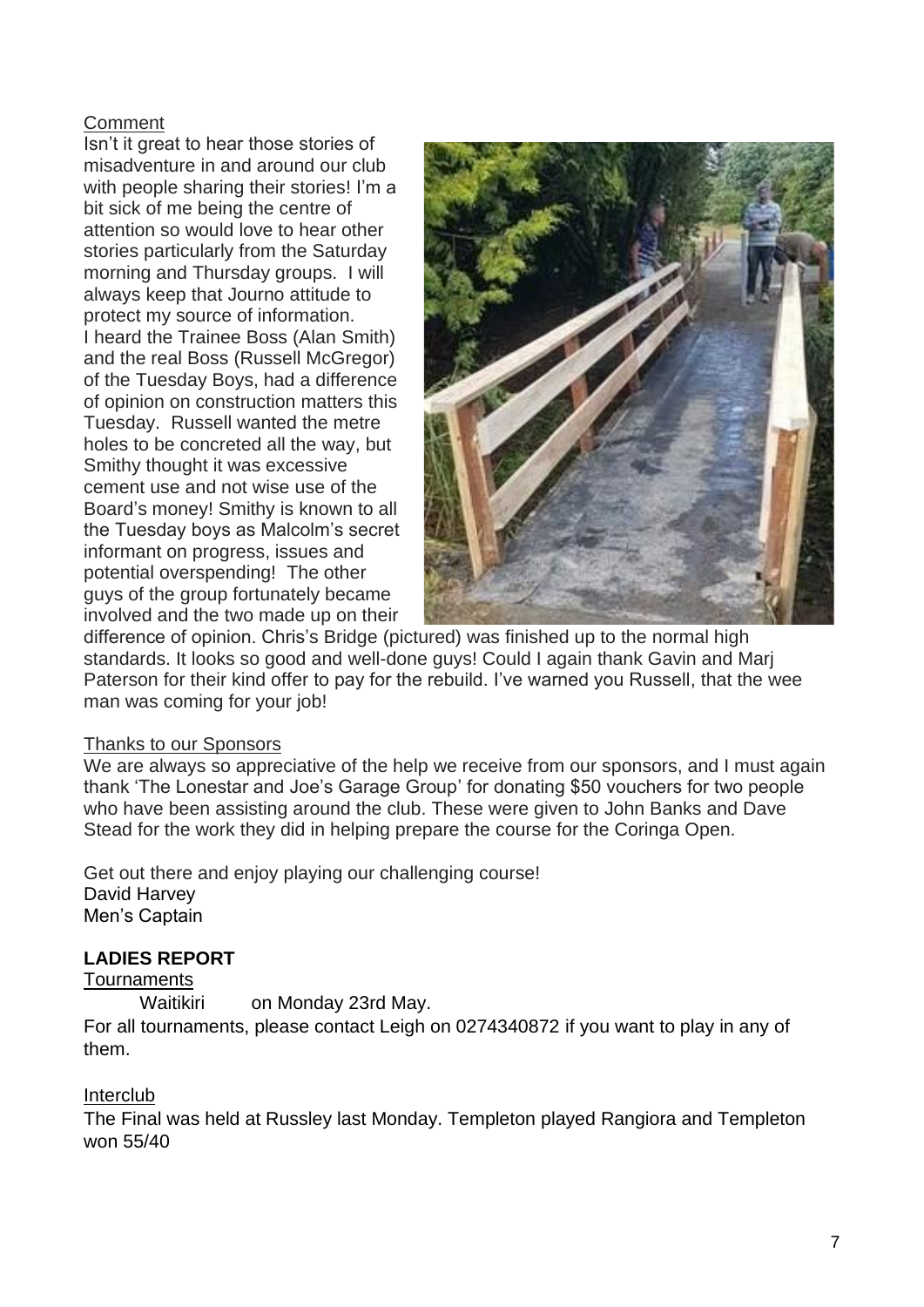**Thursday** Club Day: Rained off Next week LGU

**Saturdav** 

Rained off

Next Saturday a tee off time of 9.12 has been booked. If you wish to join the Saturday ladies, please go online and book yourself in.

18-hole ladies- Dave Harvey is happy to accommodate you within the men's game on a **Saturday** 

**Sundav** Rained off Starting time for next Sunday is 10.30 pm.

## Tuesday

Today Janice Healey and Sandy Dermott won the Rose Bowl Competition Final against Janice McPhail and Leigh McEwen 16 to 13. Congratulations Janice and Sandy This left only 4 to play Stablefords with Myra coming in first on 18 Stablefords from Padma with 15. Great to see some sunshine. Next Tuesday we will be counting Putts

Don't' forget that on Tuesdays and Thursday you need to have your card in by 9.15am, so that the draw can be put together

General news Please put in your Diaries July 5<sup>th</sup> for our midwinter lunch. Cost \$20 Anne Morgan

## **WEDNESDAY GOLF**

'Lone Star and Joes Garage Group' Wednesday \$10 and \$15 Tournaments The 'Lone Star and Joes Garage Group' have offered the club a further six month supply of \$50 vouchers from both 'The Lone Star' and 'Joes Garage' restaurants as sponsorship. This sponsorship is greatly appreciated and a fabulous offer for the match committee. The match committee will discuss calling all the Wednesday tournaments 'Lone Star and Joes Garage Group' tournaments.

This Wednesdays \$10 tournament had 34 participants playing for meat prizes from 'New World Bishopdale' and Closest to the pin prizes from 'Hancock's Wine and Beer Merchants. Scoring was tough with only one person played to their handicap!

## **Division One**

| $1$ st              | <b>John Rademakers</b> | 38       |
|---------------------|------------------------|----------|
| 2 <sub>nd</sub>     | <b>Malcolm Wratt</b>   | 35       |
| 2 <sub>rd</sub>     | <b>Charlie Su</b>      | 34       |
| <b>Division Two</b> |                        |          |
| 1st                 | <b>Hunter Liu</b>      | 34       |
| 2 <sub>nd</sub>     | Glenda Kingi-Hazel     | 33 (C/B) |
| 3rd                 | <b>Sue Brown</b>       | 33       |